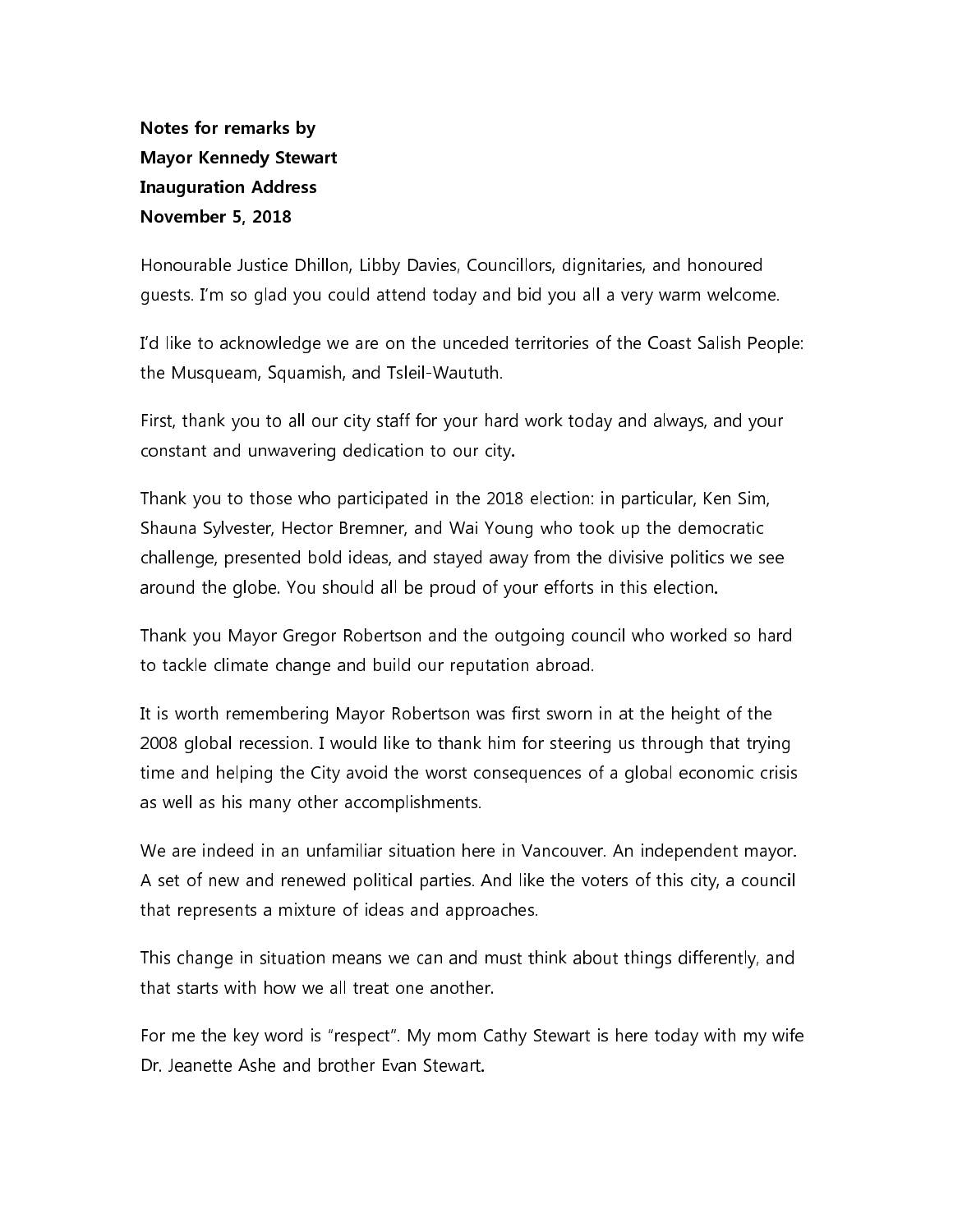My mom always says "begin as you mean to proceed".

So I pledge here today to put "respect" at the centre of my approach: to inform residents and council members of my intentions, and to listen to your ideas before making decisions.

It is up to all of us to serve as examples for our community and strive to foster an environment of openness and transparency with a goal of building trust across the city. I will do my best to live by these words.

To seek historical quidance as to how we will proceed over the next four years, We have to go back to the 1980s when Mike Harcourt was elected as an independent mayor.

Mike tells me such councils perhaps have the greatest potential for success as all voices matter equally.

While his councils, which of course included Libby, were often expected to fail and to fall into bickering and discord, instead they flourished. They marked Vancouver's transition from Milltown to Metropolis and started us on our journey to becoming a true world city.

What's happening around the world and the work of past councils illustrate a lesson taught to me by my academic mentor: Simon Fraser University's Dr. Patrick Smith.

Cities can either be globalized or globalist.

Globalized cities are held hostage by external forces that shape civic policy and international standing. They are ships foundering in stormy seas.

Globalist cities develop proactive strategies and become significant players in shaping how the world works. They have the wind at their backs and set the course which others follow.

Vancouver has been globalist in the past: embracing and celebrating multiculturalism and the LGBTQ community, championing a four pillars approach to tackling addiction, and leading the way when it comes to protecting our environment.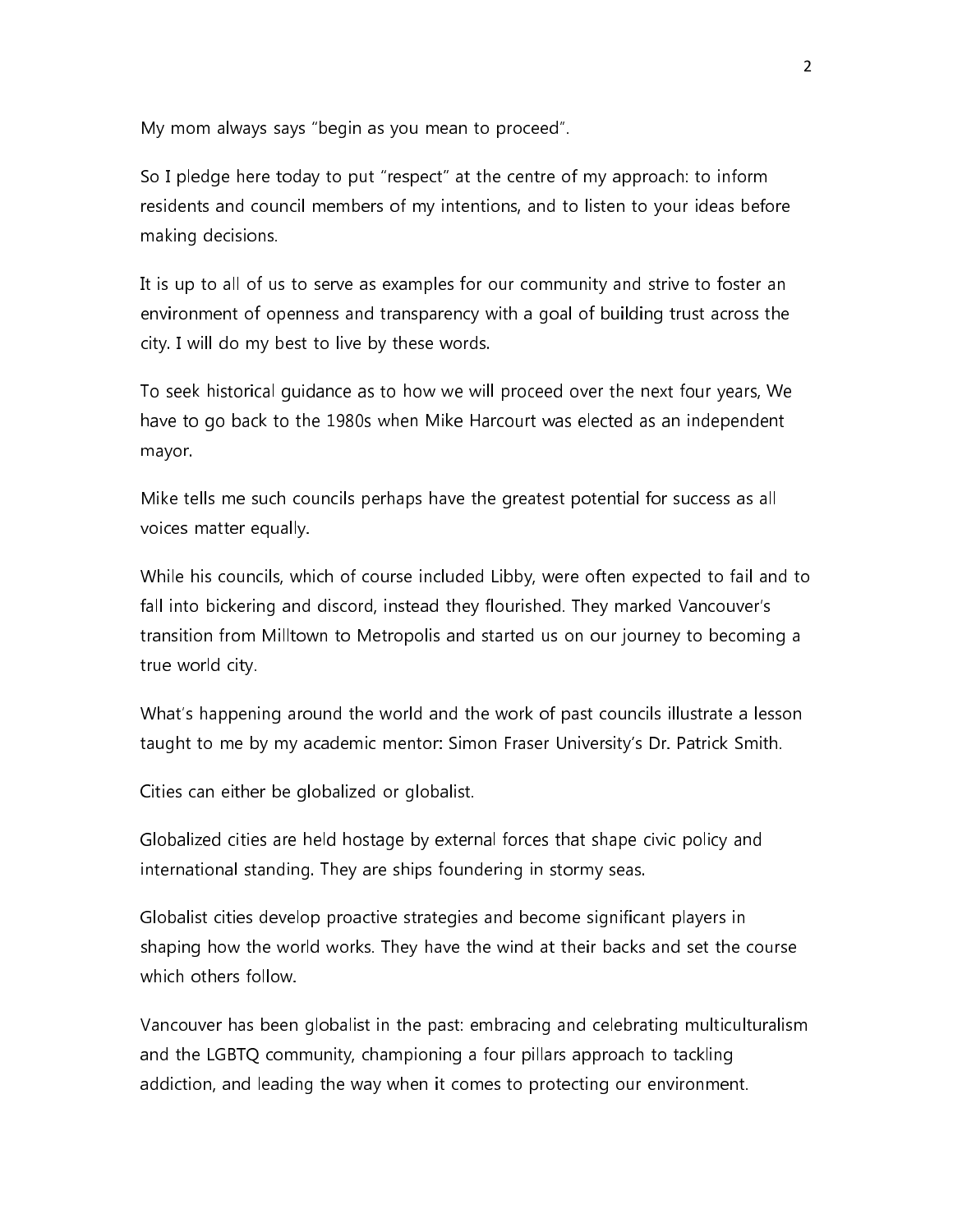But it is a difficult feat to repeat as our city is also beset by a multitude of hostile global forces: a volatile world economy, rising inflation and interest rates, housing speculation, a widening gap between the rich and poor, and a flood of deadly opioids into our neighbourhoods.

We have a choice to make over the next four years. We can acquiesce to these negative external challenges, or we can view them as an opportunity to show other cities how Vancouver innovated and overcame.

We can and must be a globalist city.

As in many other cities around the world, our single greatest challenge is the lack of affordable housing in Vancouver.

The consequences of our housing crisis ripples out into every part of our civic fabric.

It doesn't matter who you are or where in this city you go, the stress of unaffordability hangs over Vancouver, stifling its creativity and energy and promise of opportunity.

But it doesn't need to be this way.

This diversity of views on our council provides a unique opportunity to explore a multitude of ideas on how to solve our affordability crisis and show the world it is possible to successfully address this problem.

And the best part is that every elected councillor champions ideas that can help make that happen, including:

Councillor Carr's pledge to building a cleaner and greener city;

Councillor DeGenova's commitment to a more family friendly Vancouver;

Councillor Fry's promise to stand up for renters;

Councillor Swanson's passion to provide for those struggling with poverty and addiction;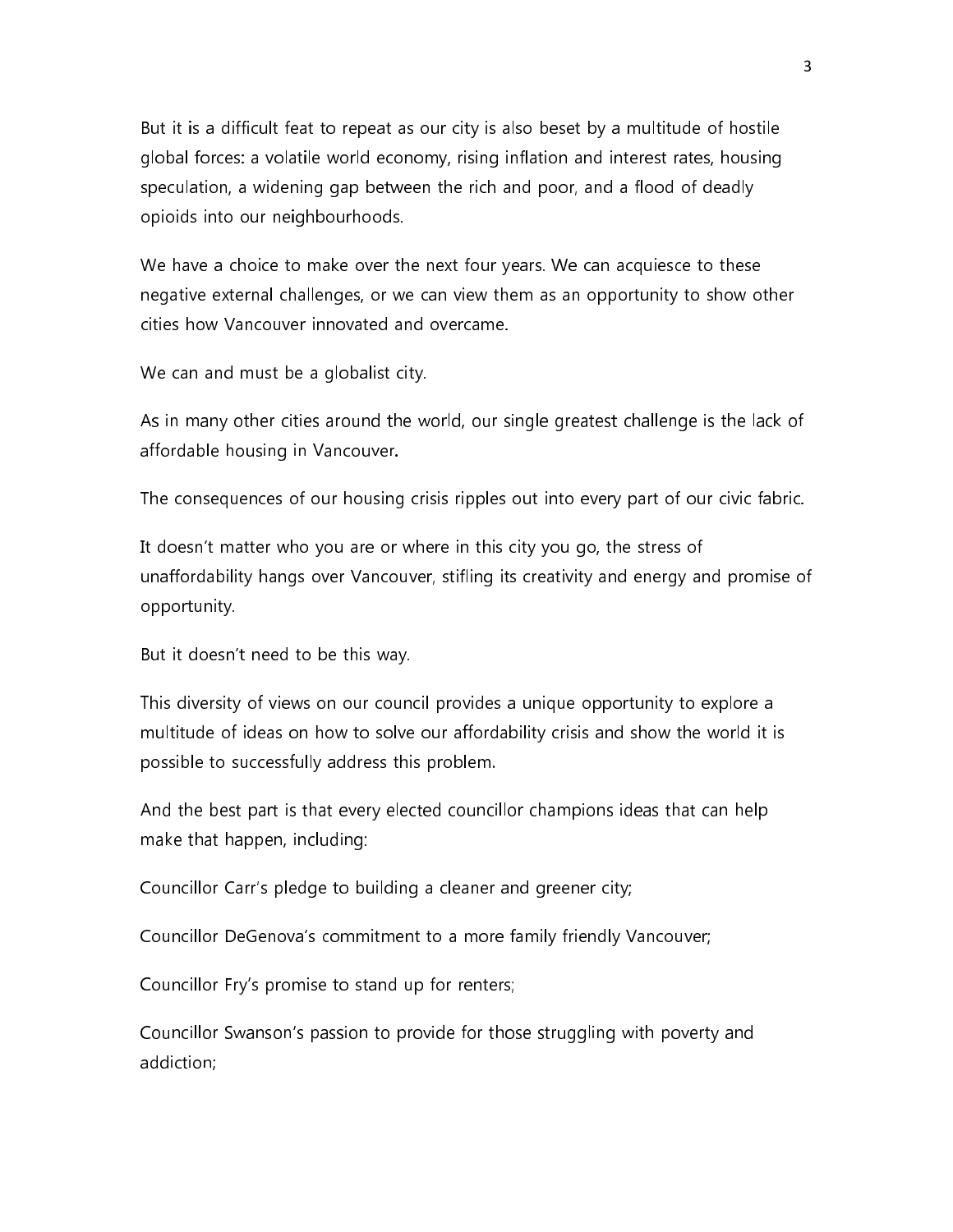Councillor Hardwick's vision for cutting-edge public consultation;

Councillor Wiebe's call for complete communities;

Councillor Boyle's push for mixed neighbourhoods;

Councillor Dominato's innovative property philanthropy policy;

Councillor Bligh's quest to ensure we keep Vancouver's charm while embracing change; and,

Councillor Kirby-Yung's continuing drive to renew our aging infrastructure.

All councillors have thoughtful ideas.

All councillors bring a tremendous amount of value and experience.

All councillors care deeply about our city.

By working together we can overcome globalizing forces, make Vancouver an even more globalist city, and provide a beacon of hope for other urban centres.

I want us to build a Vancouver that leads the world:

in livability; in social justice; in economic development; in tackling climate change; in cultural production; in fun; and in coolness.

I know we can do it if we work together. We've got everything we need. Wealth, talent, intelligence, diversity, and opportunity.

While I am excited about the work and opportunities ahead of us, I have to acknowledge deep structural problems we'll all to work hard to overcome.

Our council has a record-setting eight women which is a tremendous outcome. We need a more women friendly city and I have great hope this council will move us forward on this matter.

But our council does not reflect the ancestral diversity of our city. For example, not a single person of Chinese, South Asian, or Filipino descent holds a council seat.